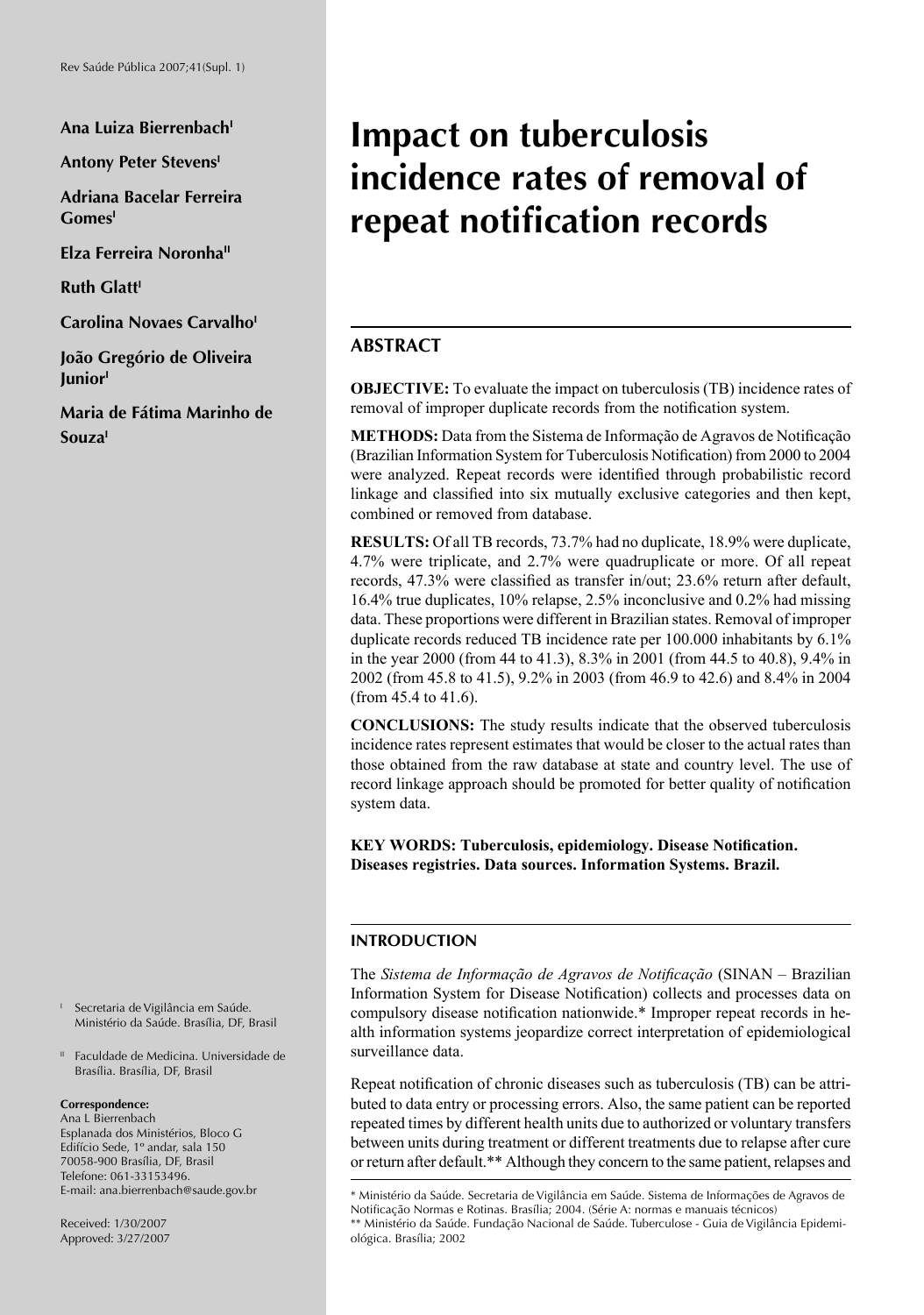returns are considered valid entries in this database as they are new TB episodes. But all other repeat records must be removed.

The objetive of the present study was to assess the impact on TB incidence rates of removal of repeat improper records from the notification system.

#### **METHODS**

Nationwide TB notification records for the period 2000–2004 were studied. Data provided by health departments at state level were made available by SINAN-TB National Management on February 2006.

The following steps were taken to identify repeat records: 1) database pre-processing; 2) identification of matched records (matches) using record linkage Link-Plus software; 3) ascertainment whether matched records concerned the same patient (links); 4) post-processing with regrouping of records concerning the same patient. Linked records concerning the same patient were considered repeat records.

In database pre-processing content of variables "patient's name" and "patient's mother name" were corrected aiming to increase the likelihood of finding matched records. These procedures included: 1) correction of obvious typing errors; 2) elimination or replacement of special characters  $(\frac{6}{6}, \frac{1}{3})$  capitalization of names; 4) removal of any individual letters or prepositions from names, 5) removal of terms indicating lack of information on patient's name and patient's mother name (e.g. don't know, unknown).

Matched records were identified using the record linkage Link-Plus software (CDC, Atlanta, Georgia, USA)\* through probabilistic search for repeat records. The probabilistic record linkage (PRL), developed by Fellegi  $&$  Sunter,<sup>2</sup> allowed to estimate the likelihood of agreement and disagreement of variables selected for record linkage (linkage variables).

The software was set up to search for repeat records. Variables such as "patient's name," "mother's name" and "date of birth" were included as matching variables. The variable "gender" was selected as blockage variable, i.e., a variable used for separating the file into smaller blocks to speed up linkage process.

Probabilities in the linkage process were obtained through an indirect approach, i.e., probability estimates were determined by the selection of records in SINAN-TB database undergoing linkage. Default probabilities or probabilities preset by the investigators were not used.

Link-Plus software estimates scores for each pair of matched records. The higher the score, the more likely a matched pair concerns the same patient. Scores above the set cutoff value are considered repeat records and score below the cutoff value are considered single records. A cutoff value of six was set. When linkage process is complete, reports with listings of pairs of matched records and single records are issued.

Three successive manual removals were conducted to ascertain whether pairs of matched records concerned the same patient, in which case they were called linked or repeat records. Those pairs with records that did not concern the same patient were broken down based on a set of information and criteria. For example, common misreporting of date of birth evidenced by inconsistencies between date of birth and patient's age. Records with inconsistent dates of birth have low negative predictive value in the ascertainment of a pair of linked records concerning the same patient while consistent dates have high positive predictive value. Investigators' knowledge on the composition of Brazilian proper names was also applied. For example, family customs of giving similar names to their children allowed, using Link-Plus program, to identify records of likely siblings as concerning to the same patient, and break them down during manual removal treatment. For uncertain cases, the investigators chose to take a conservative approach and not consider matched records as repeat.

The first two rounds of removal were based only on linkage variables and program scores. The third round of removal was carried out after regrouping of repeat records and other linkage variables were compared, such as municipality and notifying health unit or municipality and home address. In all steps, program scores helped to determine records requiring careful consideration during removal.

Link-Plus software yields results as paired records but some records are transitively paired. According to the transitive logic, if record A is associated to records B and C, then records B and C are also necessarily associated. Thus, records A, B and C were regrouped as a record triplet concerning the same patient even if records A and C had not been matched by the record linkage program.

As a result of this process, groups of three, four or more records were considered as concerning to one patient. The largest group of repeat records concerning the same patient included 15 records.

In the last step, records were classified as single (one notification and no repeat), duplicate (one notification

<sup>\*</sup> Centers for Disease Control and Prevention. Link Plus fact sheet. Atlanta: 2004 [access on: Sept 02, 2005]. Available from: http://ftp.cdc. gov/pub/Software/RegistryPlus/Link\_Plus/Link%20Plus.htm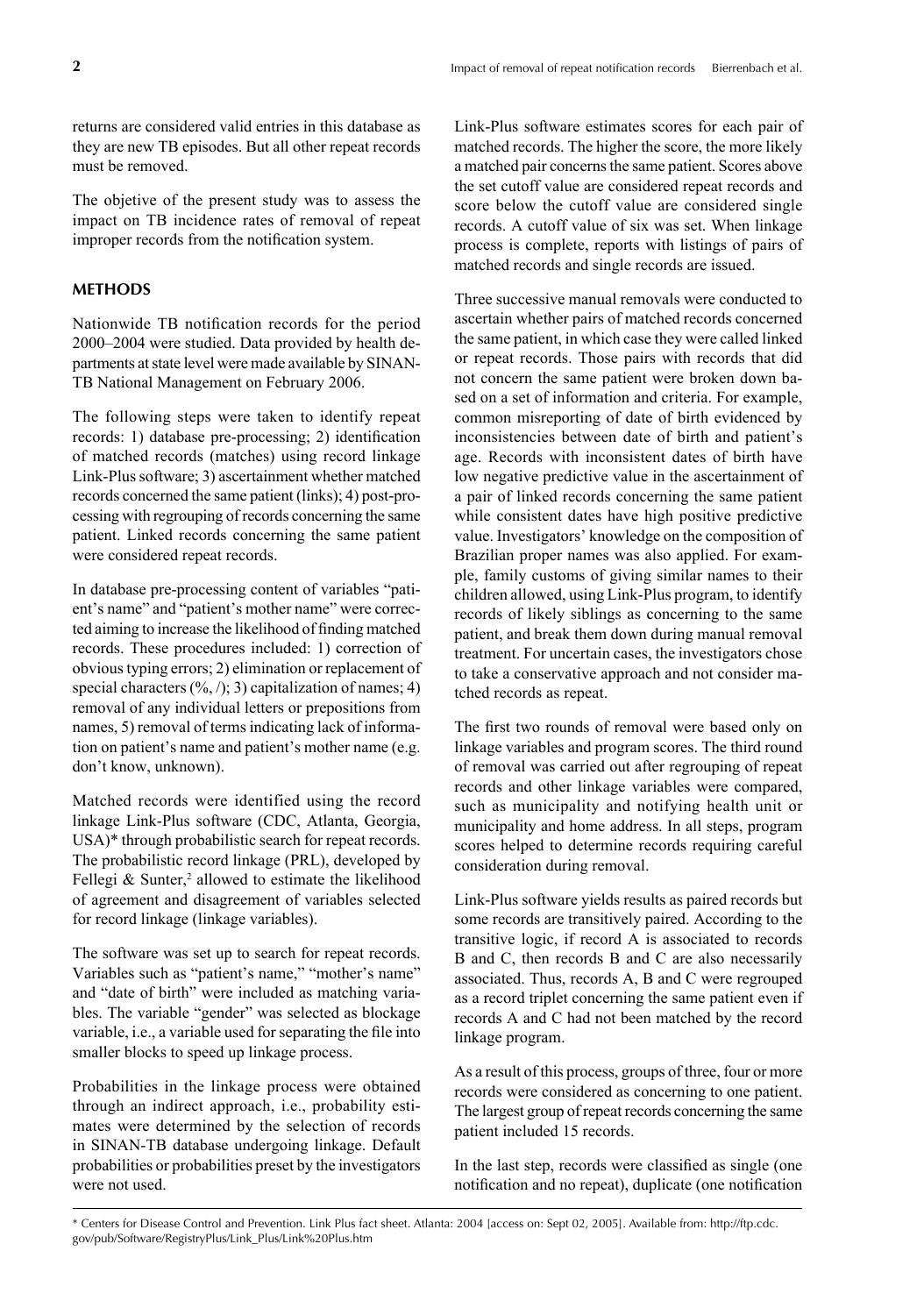and one repeat), triplicate (one notification and two repeats), and so on.

For the classification of repeat records, the following variables values were compared: notification number, date of notification, date of diagnosis, date of current notification, date of current treatment start, date of notification completion, code of notifying municipality, code of notifying health unit, code of health unit proving patient follow-up, type of system entry, TB clinical form and status at completion.

Repeat records were classified in six mutually exclusive categories as follows:

- Missing data: repeat records with missing information for variables "date of notification" and/or "type of system entry" and/or "code of notifying health unit".

- True duplication: repeat records with the same (but no missing) information for the variable "code of notifying municipality" and the same date of notification or time interval up to 60 days between notifications and were from the same notifying health unit. As there could have been concurrent use of two different charts for coding health units, records were considered from the same health unit if they had the same code or a corresponding code for both charts. All states were asked to provide their plan of health unit code change but only some of them provided it timely to be included in the study.

- Relapse: repeat records where categories in the variables related to "type of system entry" and/or "status at completion" indicated prior cure.

- Return: repeat records where categories in the variables related to "type of system entry" and/or "status at completion" indicated prior default.

- Transfer between health units: repeat records notified by different health units with information in the variables related to "type of system entry" and/or "status at completion" indicating case transfer. Repeat records that, although with same (or corresponding) codes for notifying health unit, showed different code for health unit providing patient follow-up were also classified as transfer between health units.

- Inconclusive: classification was not possible even though variables did not have any missing information.

Repeat records classified as "transfer between health units" were grouped as within municipalities, when the notifying health units belonged to the same municipality; between municipalities, when they were from different municipalities but within the same state; and inter-state when they were from different states.

Score comparison and classification were carried out using Stata 8.2 software.

After classification, repeat records were then either excluded or remained in the database following SINAN working guidelines. Hence, records classified as relapse, return, and inconclusive remained in the database. For "true duplication," the oldest record (or the most complete one, if both had same date of notification) was left in the database. For "transfer between health units," notification form information of the oldest record was joined to follow-up form information of the most recent record.\* A database was defined as "complete" when it included all notified records and "lean" when it included non-excluded records only.

Following SINAN guidelines for epidemiological surveillance actions,\*\* a new TB case was defined when: 1) any notification where the variable "system entry" reported "new case" or "don't know"; 2) the variable "status at completion" was left blank in the category "diagnosis change".

TB incidence rates were estimated as the number of new cases living in a given area diagnosed in a given year, divided by the population living in this area in the same year and multiplied by 100,000. Population-based data were provided by the *Instituto Brasileiro de Geografia e Estatística* (Brazilian Institute of Geography and Statistics – IBGE).\*\*\*

#### **RESULTS**

TB notification database for the period 2000–2004 included 482,501 records comprising all types of system entries and all TB clinical forms. Of these, more than 70% were single records and no clear trend was seen in single, duplicate, triplicate, and quadruplicate or more records (Table 1). In all Brazilian regions, the proportion of single, duplicate, triplicate and quadruplicate or more records did not vary much over the years studied but it varied widely in some states.

Table 2 shows that, in 2003, states with the lowest and highest rates of single records were Goiás (21.1%) and Roraima (86.9%), respectively.

Table 3 displays the annual proportions in the six repeat record classifications. "Transfers between health units"

\* Ministério da Saúde. Fundação Nacional de Saúde. Tuberculose - Guia de Vigilância Epidemiológica. Brasília; 2002

\*\* Ministério da Saúde. Secretaria de Vigilância em Saúde. Sistema de Informações de Agravos de Notifi cação Normas e Rotinas. Brasília; 2004. (Série A: normas e manuais técnicos)

<sup>\*\*\*</sup> Departamento de Informática do Sistema Único de Saúde. Informações de saúde: demográficas e socioeconômicas. Brasília; 2005. [Access on Sept 2, 2005]. Available from: http://w3.datasus.gov.br/datasus/datasus.php?area=359A1B379C6D0E0F359G23HIJd6L26M0N&VIncl ude=../site/infsaude.php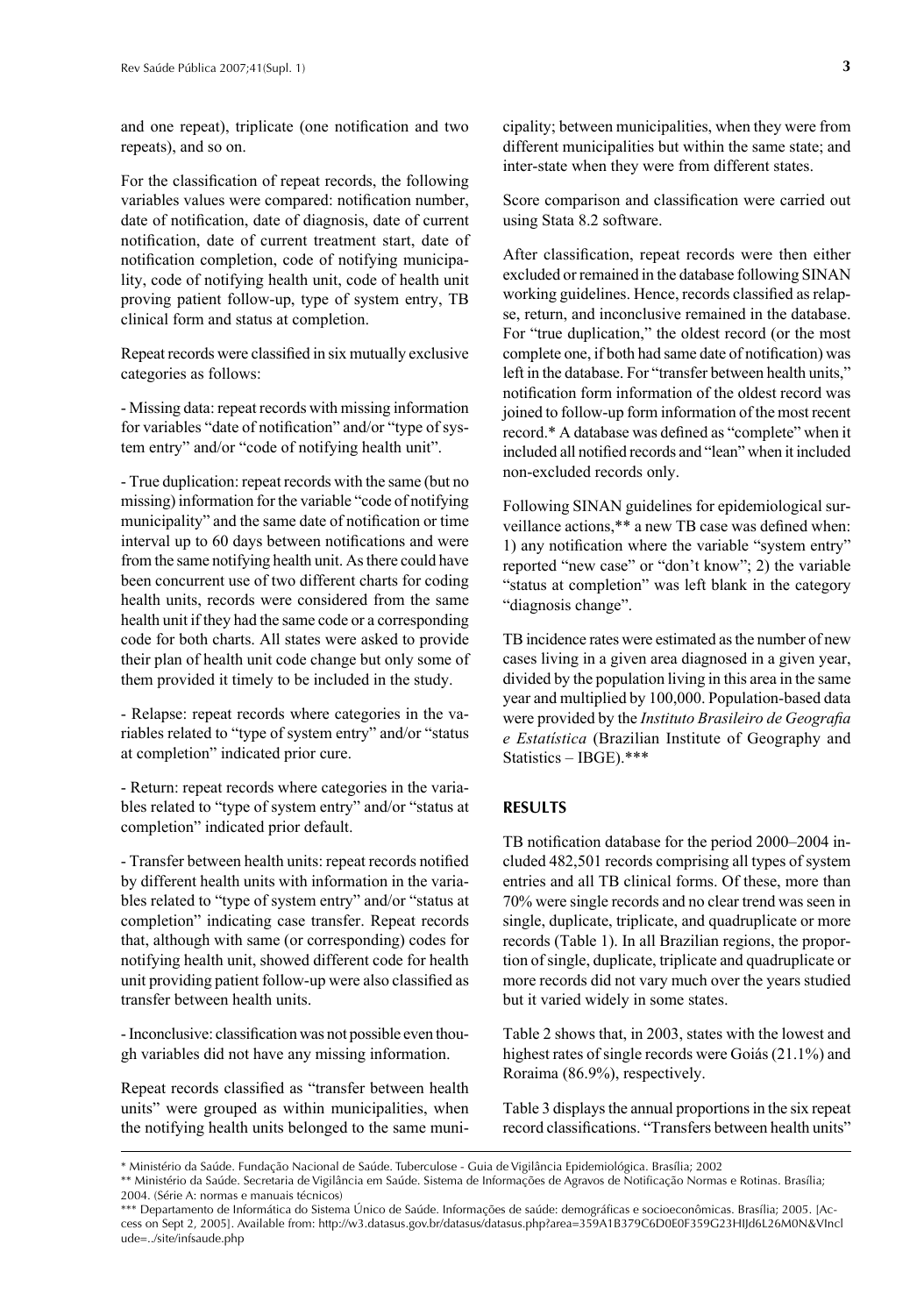| Number of records for each patient |         |        |        |           |            |      |                       |       |         |  |  |  |
|------------------------------------|---------|--------|--------|-----------|------------|------|-----------------------|-------|---------|--|--|--|
| Year                               |         | Single |        | Duplicate | Triplicate |      | Quadruplicate or more | Total |         |  |  |  |
|                                    | N       | $\%$   | N      | $\%$      | N          | $\%$ | N                     | $\%$  |         |  |  |  |
| 2000                               | 70,151  | 77.9   | 14,911 | 16.6      | 3,189      | 3.5  | 1,795                 | 2.0   | 90,046  |  |  |  |
| 2001                               | 68,975  | 74.2   | 17,071 | 18.3      | 4,353      | 4.7  | 2,620                 | 2.8   | 93,019  |  |  |  |
| 2002                               | 70,491  | 71.8   | 19,377 | 19.7      | 5,160      | 5.3  | 3,116                 | 3.2   | 98,144  |  |  |  |
| 2003                               | 72,468  | 71.4   | 20,577 | 20.3      | 5,399      | 5.3  | 3,054                 | 3.0   | 101,498 |  |  |  |
| 2004                               | 73,259  | 73.4   | 19,422 | 19.5      | 4,625      | 4.6  | 2,488                 | 2,5   | 99,794  |  |  |  |
| Total                              | 355,344 | 73.7   | 91,358 | 18.9      | 22.726     | 4.7  | 13.073                | 2.7   | 482,501 |  |  |  |

Table 1. Number of records for each patient in *Sistema de Informação de Agravos de Notificação - Tuberculose*, by year of notification. Brazil, 2000-2004.

Source: Brazilian Information System/Health Surveillance Department/Brazilian Ministry of Health (SINAN/SVS/MS)

was the most prevalent category in the study period, accounting for 55.4% of all repeat records in the first year and then remaining around 47% in subsequent years. There were 12% of returns in 2000 and then they remained constant around 25%. Overall, true duplications decreased and relapses increased over the period studied.

Of all 32,341 repeat records classified as "transfers between health units," 40.4% were within municipality; 47.8% between municipalities; and 11.8% between states.

Table 4 shows the classification of repeat records notified in 2003 by regions and states. Different proportions in each classification were found between states of the same region. Although some states had a small number of repeat records, Roraima, Amazonas and Amapá had the highest rates of transfers between health units, while Acre had the lowest rate. In Goiás, true duplication accounted for 74% of repeat records, more than twice the proportion found in Paraíba, ranked second in this category.

Table 5 shows a comparison of annual TB incidence rates between complete and lean databases, i.e., before and after removal of duplicate records and joining of transferred cases. With rare exceptions, different annual TB incidence rates were found in all states over the period studied. Differences were greater than 10% in at least one year in the states of Amapá, Goiás, Paraíba, Piauí, Rio Grande do Norte, São Paulo and Tocantins. Goiás showed a difference higher than 34% in all years studied. Nationwide, the observed incidence rates varied in the different databases, from 6.1% in 2000 to 9.4% in 2002 with no clear trend. Table 5 also shows rate differences between regions and states over the years that cannot be attributed to repeat records in database but this analysis is beyond the scope of this study.

### **DISCUSSION**

SINAN was created in the beginning of 1990s and has undergone several updates to eliminate errors and make it more suitable to meet new demands in epidemiological surveillance. Although all Brazilian municipalities pass on their information to SINAN, around 70% carry out direct entry of electronic data. Database update at higher hierarchical levels is routinely conducted through vertical data transfers. Working guidelines and task description at local, state and country levels are regulated in official documents available to all users.\*

In accordance with epidemiological surveillance guidelines, SINAN has implemented specific routine procedures for managing repeat TB patient records and has its own tools to help identification of potential duplicates as well as correction procedures. However, given the number of repeat records found in SINAN-TB database, these routine procedures are possibly not implemented as necessary and/or not adequately followed by system users, especially at local level. Implementation of routine procedures is a priority action that should be taken by TB surveillance officials at administrative level working together with information system managers.<sup>3,\*\*</sup>

The study results showed quality issues in SINAN-TB databases in all Brazilian states. Reduction in annual TB incidence rates resulting from record linkage, classification and removal of improper repeat records from SINAN-TB database may have actually be even greater since there were unclassified repeat records and plans of health unit code changes were not available for all states. It is also likely that repeat records were left undetected in the linkage process as there is no gold standard to ascertain the sensitivity of Link-Plus software. Preliminary studies in SINAN database (unpublished data) showed its sensitivity was comparable

<sup>\*</sup> Ministério da Saúde. Secretaria de Vigilância em Saúde. Sistema de Informação de Agravos de Notifi cação. Normas e rotinas. Brasília; 2004. (Série A: Normas e Manuais Técnicos)

<sup>\*\*</sup> Glatt R. Análise da qualidade da base de dados de Aids do Sistema de Informação de Agravos de Notificação (Sinan) [master's dissertation]. Rio de Janeiro: Escola Nacional de Saúde Pública da FIOCRUZ; 2004.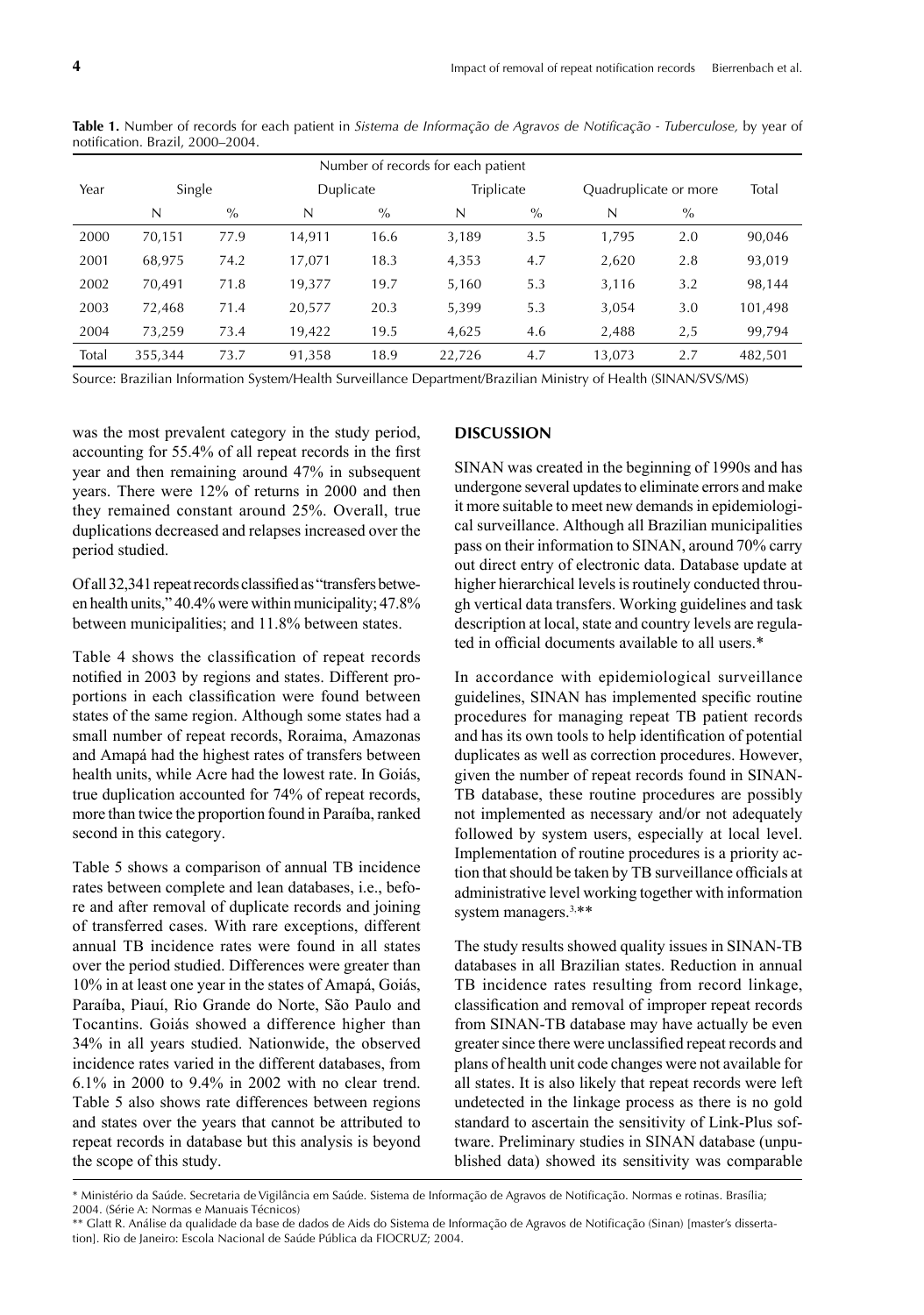Table 2. Number of records for each patient in *Sistema de Informação de Agravos de Notificação - Tuberculose*, by regions and states. Brazil, 2003.

| Number of records for each patient |              |               |             |               |             |                |                          |      |         |  |
|------------------------------------|--------------|---------------|-------------|---------------|-------------|----------------|--------------------------|------|---------|--|
| Region / State                     | Single       |               | Duplicate   |               | Triplicate  |                | Quadruplicate<br>or more |      | Total   |  |
|                                    | $\mathsf{N}$ | $\frac{0}{0}$ | $\mathsf N$ | $\frac{0}{0}$ | $\mathsf N$ | $\frac{0}{0}$  | $\mathsf{N}$             | $\%$ |         |  |
| Midwest                            | 2,864        | 56.2          | 1,414       | 27.8          | 451         | 8.8            | 365                      | 7.2  | 5,094   |  |
| Federal District (DF)              | 511          | 75.8          | 126         | 18.7          | 27          | $\overline{4}$ | 10                       | 1.5  | 674     |  |
| Goiás (GO)                         | 438          | 21.1          | 952         | 45.9          | 357         | 17.2           | 327                      | 15.8 | 2,074   |  |
| Mato Grosso do Sul (MS)            | 859          | 81.2          | 155         | 14.7          | 30          | 2.8            | 14                       | 1.3  | 1,058   |  |
| Northeast                          | 22,090       | 73.7          | 5,812       | 19.4          | 1,370       | 4.6            | 701                      | 2.3  | 29,973  |  |
| Alagoas (AL)                       | 1,118        | 78.2          | 243         | 17            | 48          | 3.4            | 20                       | 1.4  | 1,429   |  |
| Bahia (BA)                         | 6,500        | 73.1          | 1,792       | 20.2          | 365         | 4.1            | 232                      | 2.6  | 8,889   |  |
| Ceará (CE)                         | 4,670        | 76.2          | 1,026       | 16.7          | 283         | 4.6            | 153                      | 2.5  | 6,132   |  |
| Maranhão (MA)                      | 2,405        | 76.1          | 566         | 17.9          | 142         | 4.5            | 48                       | 1.5  | 3,161   |  |
| Paraíba (PB)                       | 1,030        | 66            | 425         | 27.2          | 73          | 4.7            | 32                       | 2.1  | 1,560   |  |
| Pernambuco (PE)                    | 3,881        | 72.6          | 1,029       | 19.2          | 297         | 5.6            | 142                      | 2.6  | 5,349   |  |
| Piauí (PI)                         | 966          | 66.8          | 371         | 25.6          | 82          | 5.7            | 27                       | 1.9  | 1,446   |  |
| Rio Grande do North (RN)           | 1,001        | 73.8          | 248         | 18.3          | 67          | 4.9            | 40                       | 3    | 1,356   |  |
| Sergipe (SE)                       | 519          | 79.7          | 112         | 17.2          | 13          | $\overline{2}$ | $\overline{7}$           | 1.1  | 651     |  |
| North                              | 6,415        | 76.7          | 1,592       | 19            | 251         | 3              | 108                      | 1.3  | 8,366   |  |
| Acre (AC)                          | 290          | 83.6          | 44          | 12.7          | 12          | 3.4            | 1                        | 0.3  | 347     |  |
| Amazonas (AM)                      | 1,823        | 73.2          | 563         | 22.6          | 73          | 2.9            | 31                       | 1.3  | 2,490   |  |
| Amapá (AP)                         | 203          | 71.2          | 73          | 25.6          | 6           | 2.1            | 3                        | 1.1  | 285     |  |
| Pará (PA)                          | 3,199        | 78.4          | 716         | 17.5          | 117         | 2.9            | 50                       | 1.2  | 4,082   |  |
| Rondônia (RO)                      | 537          | 79.6          | 105         | 15.5          | 21          | 3.1            | 12                       | 1.8  | 675     |  |
| Roraima (RR)                       | 172          | 86.9          | 21          | 10.6          | 3           | 1.5            | $\overline{2}$           | 1    | 198     |  |
| Tocantins (TO)                     | 191          | 66.1          | 70          | 24.2          | 19          | 6.6            | 9                        | 3.1  | 289     |  |
| Southeast                          | 32,629       | 70.0          | 9,704       | 20.8          | 2,751       | 5.9            | 1,543                    | 3.3  | 46,627  |  |
| Espírito Santo (ES)                | 1,276        | 84.8          | 176         | 11.7          | 33          | 2.2            | 20                       | 1.3  | 1,505   |  |
| Minas Gerais (MG)                  | 5,173        | 80.3          | 1,001       | 15.5          | 206         | 3.2            | 65                       | 1    | 6,445   |  |
| Rio de Janeiro (RJ)                | 12,164       | 75.2          | 2,713       | 16.8          | 796         | 4.9            | 498                      | 3.1  | 16,171  |  |
| São Paulo (SP)                     | 14,016       | 62.3          | 5,814       | 25.8          | 1,716       | 7.6            | 960                      | 4.3  | 22,506  |  |
| South                              | 8,470        | 74.1          | 2,055       | 18            | 576         | 5              | 337                      | 2.9  | 11,438  |  |
| Paraná (PR)                        | 2,617        | 76.3          | 585         | 17.1          | 135         | 3.9            | 91                       | 2.7  | 3,428   |  |
| Rio Grande do Sul (RS)             | 4,385        | 72.7          | 1,109       | 18.4          | 345         | 5.7            | 196                      | 3.2  | 6,035   |  |
| Santa Catarina (SC)                | 1,468        | 74.3          | 361         | 18.3          | 96          | 4.9            | 50                       | 2.5  | 1,975   |  |
| Brazil                             | 72,468       | 71.4          | 20,577      | 20.3          | 5,399       | 5.3            | 3,054                    | 3    | 101,498 |  |

Source: SINAN/SVS/MS

to that obtained using Levenshtein distance algorithm applied to patient's name, patient's mother name and date of birth.\*

Alternatively, it is possible that the magnitude of reduction in TB annual incidence rates may have been overestimated if linked records of different patients were misclassified as repeat records. Misclassification of repeat records as true duplication or transfer between health units may have also contributed to overestimation. Though possible, these assumptions are unlikely given the study conservative approach.

In a probabilistic approach, accurate agreement between linkage variables is not required for record linkage. But improper classification of records as concerning

\* Black PE. Levenshtein distance. In: Black PE, editor. Dictionary of Algorithms and Data Structures. Gaithersburg: National Institute of Standards and Technology; 2005. Available from: http://www.nist.gov/dads/HTML/Levenshtein.html [Accessed on Nov 3 2006]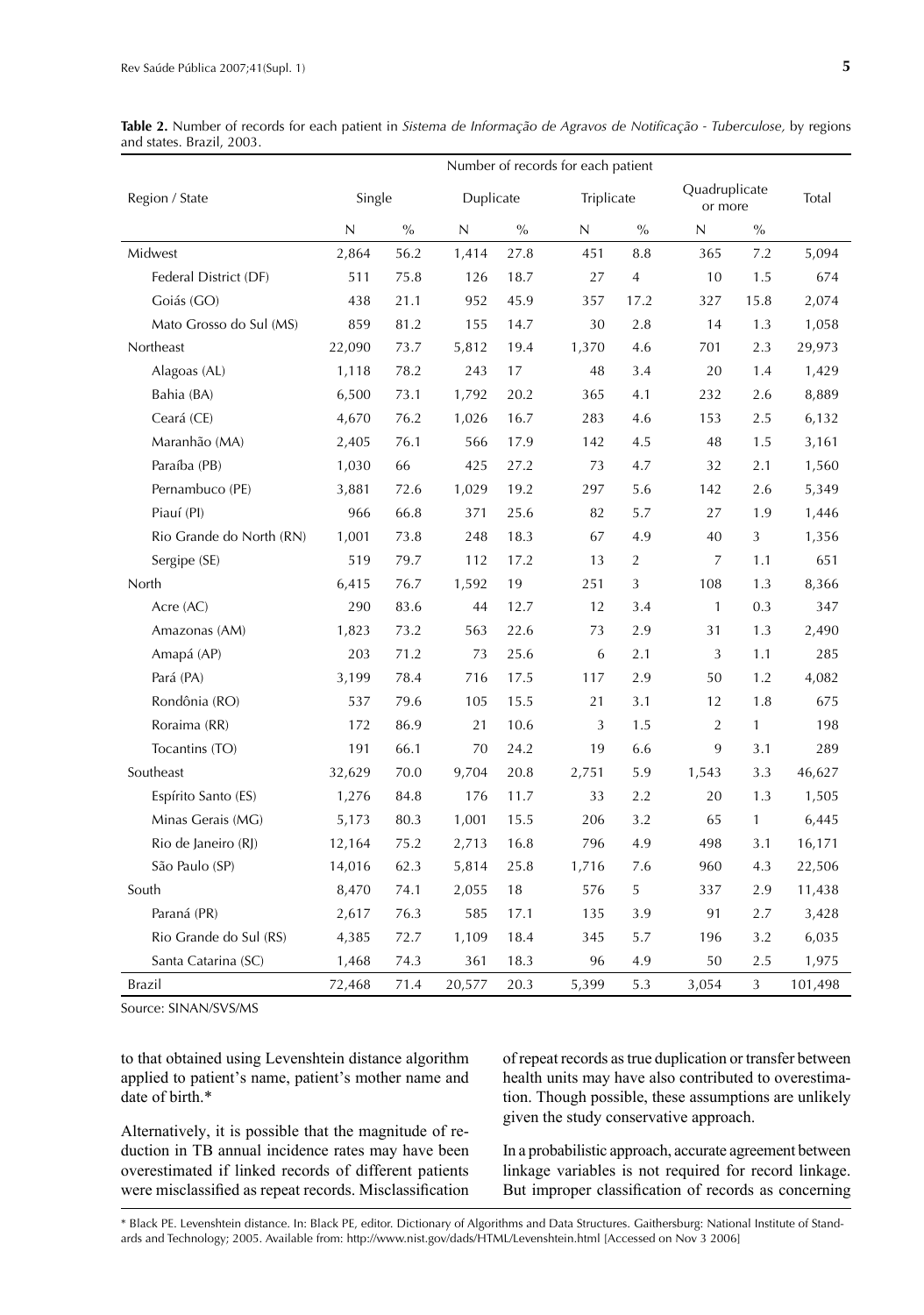| Classification of repeat records |          |      |        |      |           |      |         |      |              |      |              |      |        |
|----------------------------------|----------|------|--------|------|-----------|------|---------|------|--------------|------|--------------|------|--------|
| Year                             | Transfer |      | Return |      | Duplicate |      | Relapse |      | Inconclusive |      | Missing data |      | Total  |
|                                  | N        | $\%$ | N      | $\%$ | N         | $\%$ | N       | $\%$ | N            | $\%$ | N            | $\%$ | N      |
| 2000                             | 3.985    | 55.4 | 884    | 12.3 | 2,119     | 29.4 | 102     | 1.4  | 76           | 1.1  | 28           | 0.4  | 7,194  |
| 2001                             | 5.654    | 47.5 | 2.917  | 24.5 | 2,159     | 18.2 | 831     | 7    | 270          | 2.3  | 59           | 0.5  | 11,890 |
| 2002                             | 6.903    | 45   | 3,670  | 23.9 | 2,831     | 18.5 | 1.510   | 9.9  | 385          | 2.5  | 37           | 0.2  | 15,336 |
| 2003                             | 7.925    | 46.4 | 4,141  | 24.3 | 2,487     | 14.6 | 1.991   | 11.7 | 493          | 2.9  | 18           | 0.1  | 17.055 |
| 2004                             | 7.874    | 46.4 | 4,555  | 26.9 | 1.606     | 9.5  | 2.418   | 14.3 | 478          | 2.8  | 9            | 0.1  | 16,940 |
| Total                            | 32.341   | 47.3 | 16.167 | 23.6 | 11,202    | 16.4 | 6,852   | 10   | 1,702        | 2.5  | 151          | 0.2  | 68.415 |

Table 3. Classification of repeat records in *Sistema de Informação de Agravos de Notificação - Tuberculose*, by year of notification. Brazil, 2000-2004.

Source: SINAN/SVS/MS

the same patient was prevented by the investigators' subsequent check of matched records. Thorough manual removal of matched records helped to improve specificity without affecting its sensitivity in finding repeat records in SINAN-TB database.

With respect to repeat records classification, only relapses, returns after default and transfers between health units in different states would be actually expected in the core national database. The other categories found reflect flawed operation and management of information system at the different levels engaged in TB surveillance and control.

Although their reporting to SINAN is mandatory, there was missing information for the variables "date of notification," "type of system entry," and "health unit code". This can be explained by faulty system operation where corrupted files are generated due to inadequate use of tools to access the original database (Sinanw.GDB) which eventually damages the system. Errors may also occur due to the fact that some states use parallel reporting systems and data are passed on to SINAN with missing mandatory fields producing incomplete databases.

Record true duplication can be generated at the time when a patient receives care from different providers in the same health unit after the visit that elicited the first notification, for example when the patient comes to the unit once again to sputum collection or medicine supply. These are the times when health providers can make a new reporting for assurance purposes and both records are eventually entered in the database. However, if main fields have any different information (notification number, date of notification, notifying municipality and unit), the system will not recognize the records as concerning the same patient and duplication will be generated.

Potential duplication in SINAN database can be ascertained using two different approaches. The first one is from listings of notifications including patient's

name or their mothers' name in alphabetical order. The second approach is from listings of potential duplicates identified as having same information in a variable automatically created by the program. This automatic variable consists of a combination of patient's first and last name, gender and date of birth. Health providers engaged in TB surveillance are required to check these listings and investigate potential duplicates by contacting notifying health units so as to take the proper action. When such procedures are not routinely implemented, duplicates amass at all system levels.

The finding of records with codes of different health units but same information for the remaining variables was attributed to the introduction of new health unit codes and flawed standardization of new codes. Records with old codes were not replaced with records with new codes during vertical data transfer and thus duplicates were generated. After this programming failure was identified, SINAN national management provided the states an explanatory technical note and program correction application. The number of duplications generated due to this program failure yet to be removed from the database is now small. Therefore, the authors chose to classify this information together with other repeat records in the true duplication category. However, this program application was not widely used in the state of Goiás at the time of the study, producing 97.6% of true duplication and affecting the state's TB incidence rates.

In regard to repeat records related to transfers between health units, almost 90% were within municipalities or within the same state and these records should have been joined at local or state level, respectively. Routine procedures available in SINAN for identification and joining of transferred patient records are not automatically implemented and involvement of surveillance data management officials is necessary as these procedures require knowledge on specific TB surveillance notions. For adequate intervention the reasons why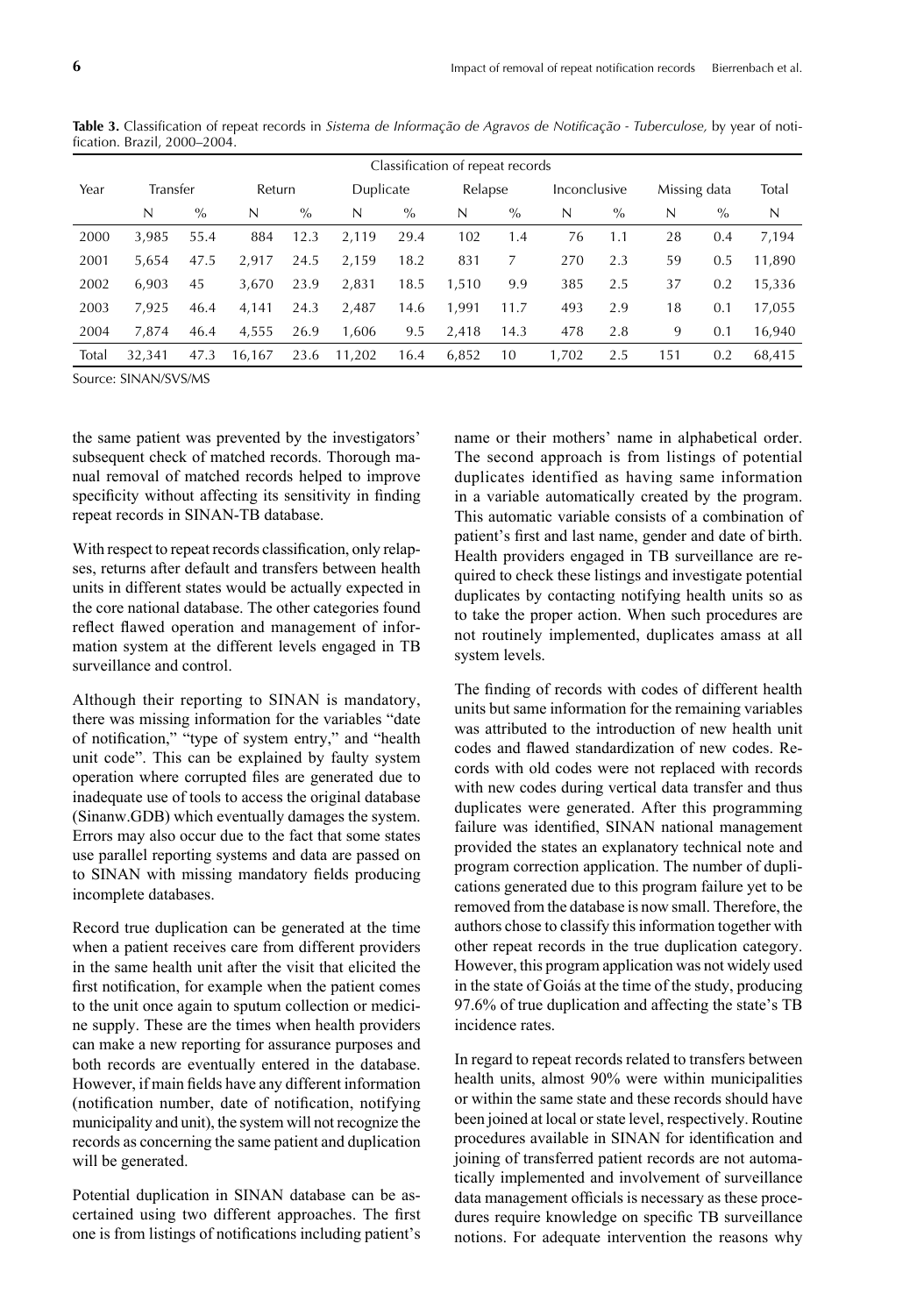joining routine procedures are not available should be investigated.

It is also likely that, among repeat records classified as inconclusive, there may be transfers between health units or returns after defaults which were not identified as such by the heath system and therefore not properly recorded in SINAN. To overcome this problem, better TB patient follow-up is needed as well as surveillance

staff reporting to source health units of any case transfer or return after default.

The variations observed between states of data quality of SINAN-TB databases should be carefully assessed as all data management levels are equally responsible for generating repeat records. Moreover, the interpretation of data presented here is limited to the comparison of data quality related to repeat records.

Table 4. Classification of repeat records in *Sistema de Informação de Agravos de Notificação - Tuberculose*, after removal of duplicates and linkage of transferred case records by region and state. Brazil, 2003.

| Region/   | Classification of repeat records |      |                |      |                  |               |                |               |                  |              |                  |                                                                                                                                                                                                                                                          |             |
|-----------|----------------------------------|------|----------------|------|------------------|---------------|----------------|---------------|------------------|--------------|------------------|----------------------------------------------------------------------------------------------------------------------------------------------------------------------------------------------------------------------------------------------------------|-------------|
| State     | Transfer                         |      | Return         |      | Duplicate        |               | Relapse        |               |                  | Inconclusive |                  | Missing data<br>$\sqrt[0]{\!0}$<br>0.1<br>1.2<br>0.0<br>0.0<br>0.0<br>0.2<br>0.0<br>0.5<br>0.0<br>0.0<br>0.0<br>0.3<br>0.0<br>0.0<br>0.0<br>0.0<br>0.0<br>0.0<br>0.0<br>0.0<br>0.0<br>0.0<br>0.0<br>0.1<br>0.0<br>0.6<br>0.0<br>0.0<br>0.2<br>0.6<br>0.0 | Total       |
|           | N                                | $\%$ | N              | $\%$ | N                | $\frac{0}{0}$ | N              | $\frac{0}{0}$ | N                | $\%$         | N                |                                                                                                                                                                                                                                                          | $\mathsf N$ |
| Mid-West  | 298                              | 23.1 | 137            | 10.6 | 753              | 58.4          | 85             | 6.6           | 15               | 1.2          | $\mathbf{1}$     |                                                                                                                                                                                                                                                          | 1,289       |
| DF        | 39                               | 47.0 | 16             | 19.3 | $\,$ 8 $\,$      | 9.6           | 16             | 19.3          | $\sqrt{3}$       | 3.6          | $\mathbf{1}$     |                                                                                                                                                                                                                                                          | 83          |
| GO        | 164                              | 16.8 | 63             | 6.4  | 725              | 74.0          | 23             | 2.4           | $\overline{4}$   | 0.4          | $\boldsymbol{0}$ |                                                                                                                                                                                                                                                          | 979         |
| <b>MS</b> | 46                               | 46.0 | 24             | 24.0 | 14               | 14.0          | 14             | 14.0          | $\overline{2}$   | 2.0          | $\boldsymbol{0}$ |                                                                                                                                                                                                                                                          | 100         |
| MT        | 49                               | 38.6 | 34             | 26.8 | 6                | 4.7           | 32             | 25.2          | 6                | 4.7          | $\mathbf{0}$     |                                                                                                                                                                                                                                                          | 127         |
| Northeast | 2,187                            | 47.7 | 1,021          | 22.3 | 602              | 13.1          | 607            | 13.3          | 155              | 3.4          | 10               |                                                                                                                                                                                                                                                          | 4,582       |
| AL        | 90                               | 51.4 | 51             | 29.2 | $\sqrt{4}$       | 2.3           | 27             | 15.4          | 3                | 1.7          | $\boldsymbol{0}$ |                                                                                                                                                                                                                                                          | 175         |
| BA        | 780                              | 56.1 | 291            | 20.9 | 110              | 7.9           | 137            | 9.9           | 65               | 4.7          | 7                |                                                                                                                                                                                                                                                          | 1,39        |
| <b>CE</b> | 324                              | 36.6 | 199            | 22.4 | 207              | 23.3          | 129            | 14.6          | 27               | 3.1          | $\boldsymbol{0}$ |                                                                                                                                                                                                                                                          | 886         |
| MA        | 276                              | 58.7 | 90             | 19.2 | 23               | 4.9           | 72             | 15.3          | 9                | 1.9          | $\boldsymbol{0}$ |                                                                                                                                                                                                                                                          | 470         |
| PB        | 125                              | 43.7 | 40             | 14.0 | 100              | 35.0          | 19             | 6.6           | $\overline{2}$   | 0.7          | $\mathbf{0}$     |                                                                                                                                                                                                                                                          | 286         |
| PE        | 365                              | 42.1 | 227            | 26.2 | 104              | 12.0          | 136            | 15.7          | 32               | 3.7          | 3                |                                                                                                                                                                                                                                                          | 867         |
| PI        | 132                              | 59.7 | 29             | 13.1 | 11               | 5.0           | 43             | 19.5          | 6                | 2.7          | $\boldsymbol{0}$ |                                                                                                                                                                                                                                                          | 221         |
| <b>RN</b> | 71                               | 32.7 | 70             | 32.3 | 39               | 18.0          | 27             | 12.4          | 10               | 4.6          | $\mathbf 0$      |                                                                                                                                                                                                                                                          | 217         |
| <b>SE</b> | 24                               | 34.3 | 24             | 34.3 | $\overline{4}$   | 5.7           | 17             | 24.3          | $\mathbf{1}$     | 1.4          | $\boldsymbol{0}$ |                                                                                                                                                                                                                                                          | 70          |
| North     | 629                              | 59.6 | 240            | 22.7 | 59               | 5.6           | 111            | 10.5          | 17               | 1.6          | $\boldsymbol{0}$ |                                                                                                                                                                                                                                                          | 1,056       |
| AC        | $\overline{2}$                   | 8.0  | 10             | 40.0 | $\mathbf 0$      | 0.0           | 12             | 48.0          | $\mathbf{1}$     | 4.0          | $\boldsymbol{0}$ |                                                                                                                                                                                                                                                          | 25          |
| AM        | 228                              | 68.9 | 46             | 13.9 | 15               | 4.5           | 40             | 12.1          | $\overline{2}$   | 0.6          | $\boldsymbol{0}$ |                                                                                                                                                                                                                                                          | 331         |
| AP        | 30                               | 63.8 | 13             | 27.7 | $\mathbf{1}$     | 2.1           | $\sqrt{2}$     | 4.3           | $\mathbf{1}$     | 2.1          | $\mathbf 0$      |                                                                                                                                                                                                                                                          | 47          |
| PA        | 268                              | 54.3 | 141            | 28.5 | 32               | 6.5           | 46             | 9.3           | 7                | 1.4          | $\boldsymbol{0}$ |                                                                                                                                                                                                                                                          | 494         |
| <b>RO</b> | 38                               | 46.9 | 23             | 28.4 | 11               | 13.6          | 6              | 7.4           | 3                | 3.7          | $\boldsymbol{0}$ |                                                                                                                                                                                                                                                          | 81          |
| <b>RR</b> | 13                               | 76.4 | $\overline{2}$ | 11.8 | $\boldsymbol{0}$ | 0.0           | $\overline{2}$ | 11.8          | $\boldsymbol{0}$ | 0.0          | $\boldsymbol{0}$ |                                                                                                                                                                                                                                                          | 17          |
| <b>TO</b> | 50                               | 82.0 | 5              | 8.2  | $\mathbf 0$      | 0.0           | 3              | 4.9           | 3                | 4.9          | $\boldsymbol{0}$ |                                                                                                                                                                                                                                                          | 61          |
| Southeast | 4,051                            | 48.4 | 2,242          | 26.7 | 962              | 11.5          | 880            | 10.5          | 233              | 2.8          | $\sqrt{4}$       |                                                                                                                                                                                                                                                          | 8,372       |
| ES        | 51                               | 39.2 | 43             | 33.1 | 6                | 4.6           | 27             | 20.8          | 3                | 2.3          | $\boldsymbol{0}$ |                                                                                                                                                                                                                                                          | 130         |
| MG        | 315                              | 48.2 | 158            | 24.1 | 104              | 15.9          | 51             | 7.8           | 22               | 3.4          | $\sqrt{4}$       |                                                                                                                                                                                                                                                          | 654         |
| <b>RJ</b> | 954                              | 38.4 | 937            | 37.8 | 228              | 9.2           | 258            | 10.4          | 105              | 4.2          | $\mathbf 0$      |                                                                                                                                                                                                                                                          | 2,482       |
| SP        | 2,731                            | 53.5 | 1,104          | 21.6 | 624              | 12.2          | 544            | 10.7          | 103              | 2.0          | $\boldsymbol{0}$ |                                                                                                                                                                                                                                                          | 5,106       |
| South     | 760                              | 43.3 | 501            | 28.5 | 111              | 6.3           | 308            | 17.5          | 73               | 4.2          | 3                |                                                                                                                                                                                                                                                          | 1,756       |
| PR        | 183                              | 37.4 | 140            | 28.6 | 56               | 11.5          | 85             | 17.4          | 22               | 4.5          | 3                |                                                                                                                                                                                                                                                          | 489         |
| <b>RS</b> | 433                              | 44.3 | 294            | 30.0 | 38               | 3.9           | 177            | 18.1          | 36               | 3.7          | $\boldsymbol{0}$ |                                                                                                                                                                                                                                                          | 978         |
| SC        | 144                              | 49.8 | 67             | 23.2 | 17               | 5.9           | 46             | 15.9          | 15               | 5.2          | $\boldsymbol{0}$ | 0.0                                                                                                                                                                                                                                                      | 289         |
| Brazil    | 7,925                            | 46.4 | 4,141          | 24.3 | 2,487            | 14.6          | 1,991          | 11.7          | 493              | 2.9          | 18               | 0.1                                                                                                                                                                                                                                                      | 17,055      |

Source: SINAN/SVS/MS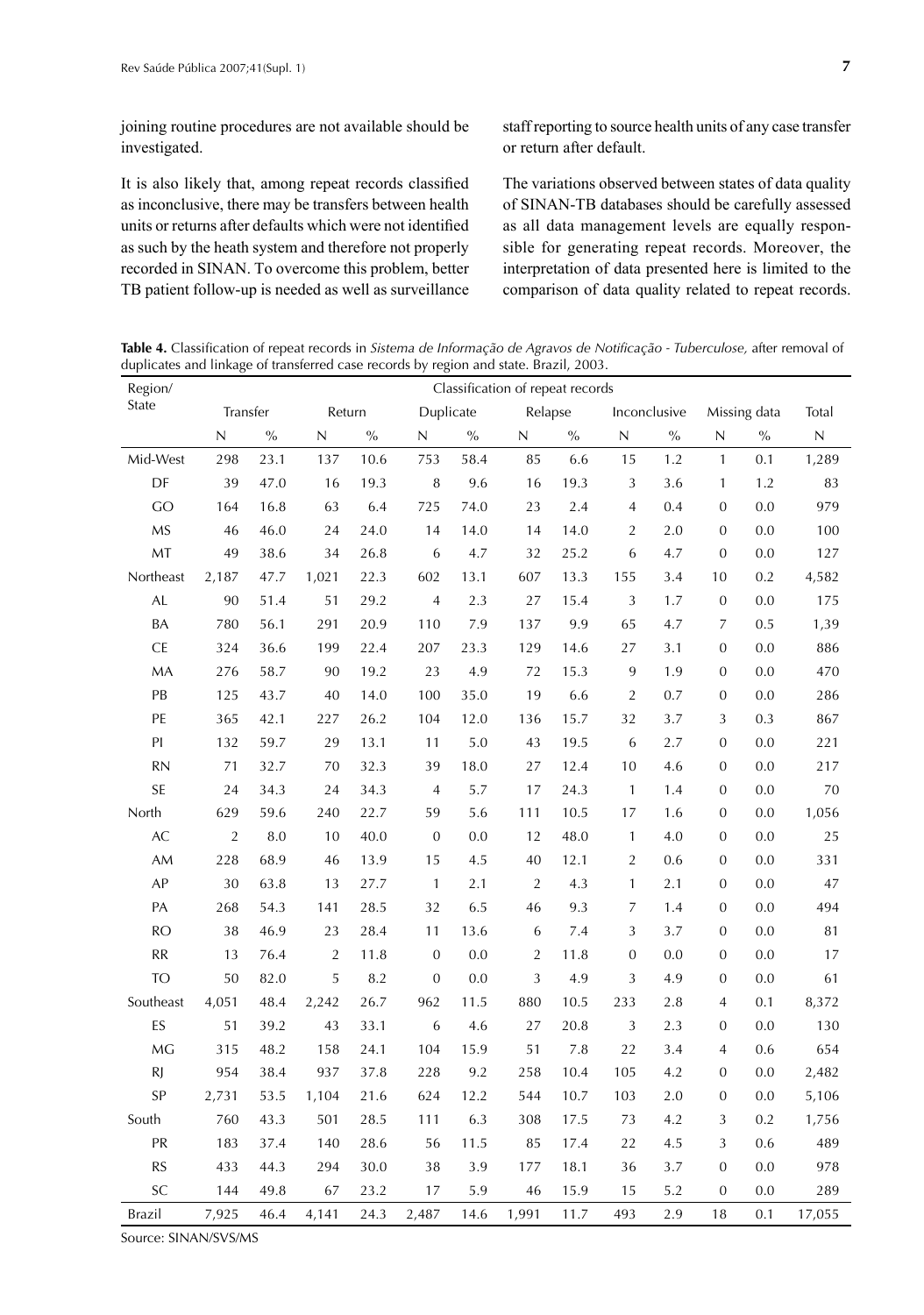Table 5. Tuberculosis incidence rates by state and year of notification in complete and lean databases and percent rate difference in both databases. Brazil, 2000–2004.

|                                   | Incidence rate - 2000 |      | Incidence rate - 2001   |               |      | Incidence rate - 2002   |               |      |                         | Incidence rate - 2003 |      | Incidence rate - 2004   |               |      |                         |
|-----------------------------------|-----------------------|------|-------------------------|---------------|------|-------------------------|---------------|------|-------------------------|-----------------------|------|-------------------------|---------------|------|-------------------------|
| State                             | Com-<br>plete         | Lean | Diffe-<br>rence<br>$\%$ | Com-<br>plete | Lean | Diffe-<br>rence<br>$\%$ | Com-<br>plete | Lean | Diffe-<br>rence<br>$\%$ | Com-<br>plete         | Lean | Diffe-<br>rence<br>$\%$ | Com-<br>plete | Lean | Diffe-<br>rence<br>$\%$ |
| AC                                | 59.4                  | 57.8 | 2.7                     | 56.6          | 55.9 | 1.2                     | 54.3          | 53.5 | 1.5                     | 50.1                  | 49.1 | 2.0                     | 46.2          | 44.8 | 3.0                     |
| AL.                               | 39.6                  | 38.2 | 3.5                     | 39.7          | 37.7 | 5.0                     | 40.7          | 37.9 | 6.9                     | 40.9                  | 38.9 | 4.9                     | 41.3          | 39   | 5.6                     |
| AM                                | 73                    | 72.8 | 0.3                     | 81            | 79.8 | 1.5                     | 73.4          | 72   | 1.9                     | 68.8                  | 66.6 | 3.2                     | 72.7          | 69   | 5.1                     |
| AP                                | 10.1                  | 9    | 10.9                    | 38.3          | 37.1 | 3.1                     | 49.4          | 45.5 | 7.9                     | 40.8                  | 38.1 | 6.6                     | 40.9          | 37.1 | 9.3                     |
| BA                                | 52.8                  | 51.2 | 3.0                     | 56.5          | 52.3 | 7.4                     | 48            | 43.9 | 8.5                     | 52.9                  | 49.4 | 6.6                     | 50.2          | 47.2 | 6.0                     |
| <b>CE</b>                         | 45.4                  | 43.8 | 3.5                     | 43.8          | 41.7 | 4.8                     | 45            | 41.9 | 6.9                     | 67.5                  | 61.3 | 9.2                     | 48.7          | 45.5 | 6.6                     |
| DF                                | 17.9                  | 17.1 | 4.5                     | 16.4          | 15.6 | 4.9                     | 15.9          | 15.4 | 3.1                     | 17.1                  | 16.3 | 4.7                     | 15.7          | 14.8 | 5.7                     |
| ES                                | 41.6                  | 40.8 | 1.9                     | 42            | 40.4 | 3.8                     | 42.6          | 41.5 | 2.6                     | 40.2                  | 39.5 | 1.7                     | 38.5          | 37.8 | 1.8                     |
| GO                                | 31.1                  | 20.5 | 34.1                    | 29.2          | 19.1 | 34.6                    | 30.5          | 19.2 | 37.0                    | 30                    | 19.1 | 36.3                    | 25.5          | 16.7 | 34.5                    |
| MA                                | 49.7                  | 47.2 | 5.0                     | 46.7          | 43.7 | 6.4                     | 47.7          | 44.7 | 6.3                     | 46                    | 43.8 | 4.8                     | 46.6          | 43.2 | 7.3                     |
| MG                                | 0.3                   | 0.3  | 0.0                     | 7.1           | 6.8  | 4.2                     | 29.4          | 28   | 4.8                     | 29.5                  | 27.8 | 5.8                     | 29.1          | 27.2 | 6.5                     |
| <b>MS</b>                         | 41.2                  | 39.9 | 3.2                     | 39.2          | 38   | 3.1                     | 35.7          | 34.1 | 4.5                     | 39.8                  | 38.3 | 3.8                     | 41.8          | 39.1 | 6.5                     |
| MT                                | 46.8                  | 45   | 3.8                     | 48.4          | 46.8 | 3.3                     | 42.2          | 40.5 | 4.0                     | 39.8                  | 38.4 | 3.5                     | 37.1          | 35.3 | 4.9                     |
| PA                                | 46.4                  | 44.5 | 4.1                     | 49.4          | 46.2 | 6.5                     | 52.2          | 49.2 | 5.7                     | 53.6                  | 50.9 | 5.0                     | 53.6          | 51.2 | 4.5                     |
| PB                                | 37.8                  | 34   | 10.1                    | 33.3          | 30.9 | 7.2                     | 33.3          | 31   | 6.9                     | 33.3                  | 31.4 | 5.7                     | 33.7          | 31.1 | 7.7                     |
| PE                                | 46.3                  | 43.3 | 6.5                     | 47.5          | 43.5 | 8.4                     | 51.6          | 47.3 | 8.3                     | 53.6                  | 49   | 8.6                     | 55.3          | 51   | 7.8                     |
| PI                                | 41.1                  | 35.8 | 12.9                    | 41.6          | 36.8 | 11.5                    | 37.9          | 33.3 | 12.1                    | 34.6                  | 32   | 7.5                     | 39.2          | 35.5 | 9.4                     |
| PR                                | 25.3                  | 24.4 | 3.6                     | 26.3          | 25.1 | 4.6                     | 26.9          | 25.5 | 5.2                     | 27.8                  | 26.3 | 5.4                     | 26.1          | 24.6 | 5.7                     |
| RJ                                | 95.9                  | 90.7 | 5.4                     | 95.1          | 87.9 | 7.6                     | 94.6          | 87.2 | 7.8                     | 89.1                  | 82.1 | 7.9                     | 85.8          | 79.7 | 7.1                     |
| <b>RN</b>                         | 40.1                  | 39.4 | 1.7                     | 38.8          | 37.3 | 3.9                     | 41.7          | 38.4 | 7.9                     | 39.9                  | 36.3 | 9.0                     | 41.7          | 37.4 | 10.3                    |
| <b>RO</b>                         | 38.3                  | 37.5 | 2.1                     | 40.5          | 38.9 | 4.0                     | 37.6          | 36.5 | 2.9                     | 37.8                  | 36.7 | 2.9                     | 36.2          | 35.4 | 2.2                     |
| $\ensuremath{\mathsf{RR}}\xspace$ | 56.1                  | 55.8 | 0.5                     | 50.1          | 49.8 | 0.6                     | 43            | 42.4 | 1.4                     | 47.3                  | 45.6 | 3.6                     | 53.3          | 51.9 | 2.6                     |
| <b>RS</b>                         | 45.3                  | 43.2 | 4.6                     | 42.6          | 39.2 | 8.0                     | 44.9          | 42.4 | 5.6                     | 46.5                  | 43.8 | 5.8                     | 47            | 44.1 | 6.2                     |
| SC                                | 24.5                  | 23.2 | 5.3                     | 25.8          | 23.8 | 7.8                     | 28.5          | 26.5 | $7.0\,$                 | 28.1                  | 26.6 | 5.3                     | 27.2          | 26.2 | 3.7                     |
| <b>SE</b>                         | 28.5                  | 26.5 | 7.0                     | 23.6          | 23.1 | 2.1                     | 25.5          | 25   | 2.0                     | 29                    | 28.1 | 3.1                     | 26.6          | 25.7 | 3.4                     |
| SP                                | 49.9                  | 45.8 | 8.2                     | 48            | 42.6 | 11.3                    | 44.1          | 36.8 | 16.6                    | 44.4                  | 37.5 | 15.5                    | 43.8          | 38.2 | 12.8                    |
| <b>TO</b>                         | 21.2                  | 18.2 | 14.2                    | 23            | 20.7 | 10.0                    | 23.2          | 21.3 | 8.2                     | 19                    | 16.4 | 13.7                    | 19.9          | 18   | 9.5                     |
| Brazil                            | 44                    | 41.3 | 6.1                     | 44.5          | 40.8 | 8.3                     | 45.8          | 41.5 | 9.4                     | 46.9                  | 42.6 | 9.2                     | 45.4          | 41.6 | 8.4                     |

Source: SINAN/SVS/MS

\* Per 100,000 inhabitants.

Analysis of underreporting, missing information, data inconsistence, and delayed information transmission was out of the scope of the present study but it would have been necessary if the aim of the study was a comprehensive assessment of data quality in SINAN-TB database.

Besides considerations on the study approach, it is believed that the TB annual incidence rates found in this study reflect closer estimates to the actual true rates than those obtained based on crude data both at national and state levels. TB record linkage using SINAN's core tools or other related linkage applications should

be continuously promoted for improving quality of notification data.<sup>1</sup>

The present study is part of the *Programa Nacional de Controle da Tuberculose* (National Program for Tuberculosis Control) evaluation study, coordinated by the Department of Health Status Analysis and the Brazilian Ministry of Health Department of Epidemiological Surveillance. Data linkage using the approach here described allowed to assess baseline quality of SINAN-TB database for 2000–2004 and to develop an intervention strategy implemented in the second half of the year 2005.